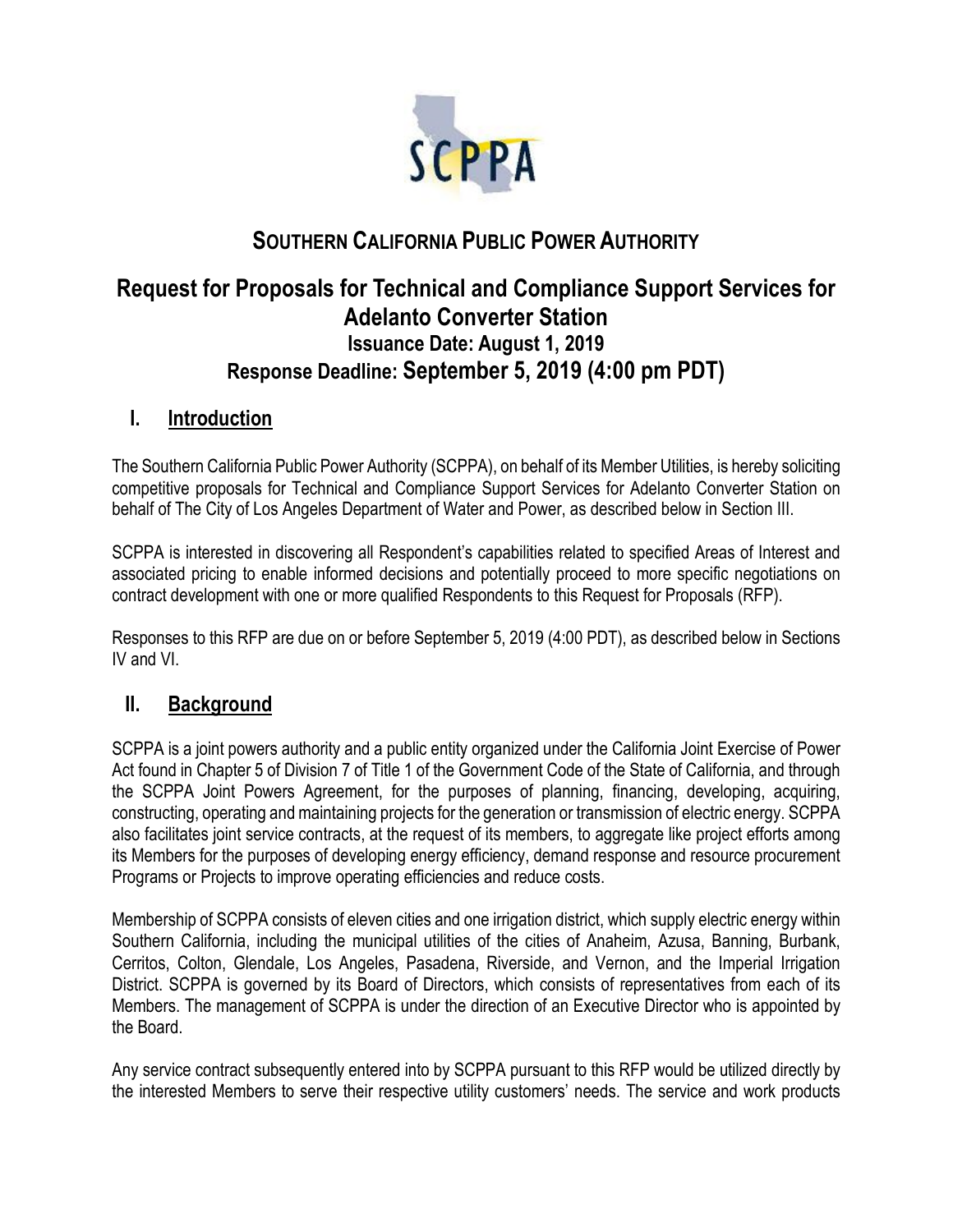would be ordered and approved directly by SCPPA and/or the applicable Members and the billing would be administered through SCPPA.

## **III. Request for Proposal (RFP) Objective**

The purpose of this RFP is to acquire one (1) full time contractor (8 hours/day, total 40 hours/week, Monday through Friday) with the experience to provide the Technical and Compliance support at Adelanto Converter Station for a period of "three (3) years" with the option to renew six months before the end of three years. The contractor will report to Adelanto Converter Station, located at 16800 Aster Road. Adelanto, CA 92301. The contractor will work under the direct supervision of resident engineers at Adelanto – "**Kenneth Pritchett**" and "**Salih Gidey**". The contractor is to perform the "Scope of Work" services and meet/exceed the "Related Experiences and Qualifications" as defined in Section IV.

# **IV. Areas of Interest and Scope of Work**

Certain SCPPA Member has expressed interest in SCPPA securing bids to acquire a full time contractor to perform services related to Technical and Compliance Support at Adelanto as outlined below. SCPPA is requesting proposals from qualified firms or individuals that will demonstrate the ability to perform such services and functions.

## **A. Scope of Work**

#### **Services to be provided for in the proposal**

- 1. Administration of Windows workstations and servers. Includes configuration of Windows security policies, and installation, patching and configuration of Windows operating systems and 3rd party software
- 2. Administration of Linux based networks and servers. Includes patching, scripting, status monitoring and installation and configuration of Linux utilities
- 3. Administration of Cisco network switches, closed networks, and firewalls
- 4. Administration of VM Ware virtual machines. Includes migration of physical boxes to VMs, installation and administration of VM Hosts, and creation of VM instances
- 5. Familiarity with Windows batch/power shell along with shell scripts
- 6. Monitor and maintain Windows, Linux, Cisco, and firmware based devices, including troubleshooting and repair
- 7. Sanitize computer equipment and storage media that have been removed from cyber environment
- 8. Backup up and restore Windows, Linux, Cisco, and firmware based devices
- 9. Create and update backup and restoration procedures for Windows, Linux, Cisco, firmware based devices
- 10. Perform burn-in tests for McAfee antivirus signatures
- 11. Maintain and renew software licenses for installed applications
- 12. Monitor security event data from Industrial Defender Automation Systems Manager®, McAfee antivirus software, network intrusion detection system, and firewall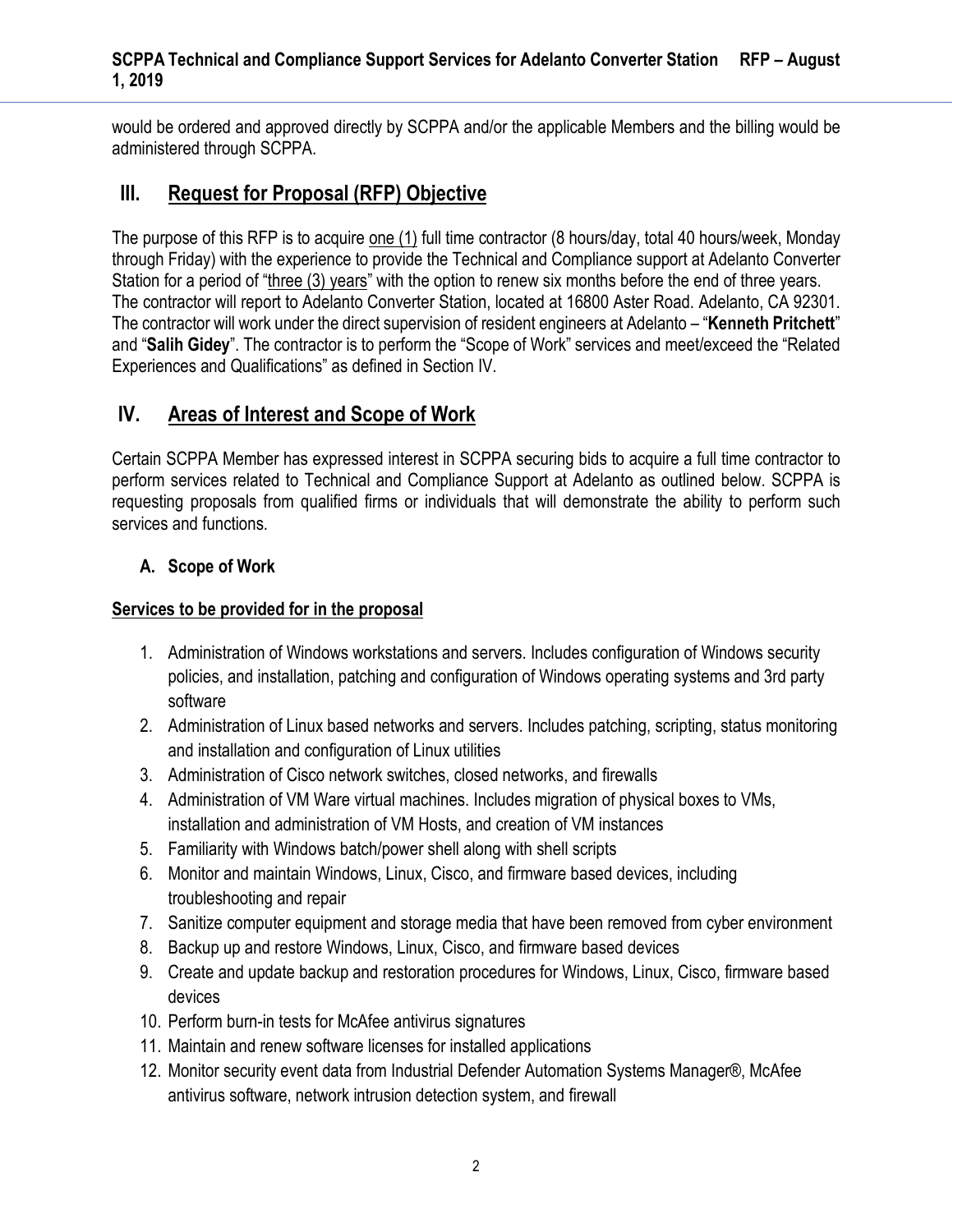- 13. Monitor and evaluate vendor security patches for Windows, Linux, Cisco, and firmware based systems
- 14. Develop, implement, and monitor mitigation plans until completion
- 15. Oversee compliance with NERC CIP standards for cyber assets
- 16. Assemble and document evidence to demonstrate compliance with NERC CIP standards
- 17. Monitor pending and approved changes to regulations, provide comments and make recommendations on behalf of LADWP
- 18. Implement industry best practices for IT security and NERC CIP compliance
- 19. Evaluate compliance and security related risks and recommend controls
- 20. Train member subject matter experts (SMEs) on compliance and technical processes and procedures.
- 21. Prepare reports for identified vulnerabilities and potential noncompliance
- 22. Assist with completing and tracking Reliability Security Audit Worksheets (RSAWs).
- 23. Generate and review cyber asset baselines, NERC CIP reports, and event logs on Industrial Defender Automation Systems Manager®
- 24. Monitor Industrial Defender Automation Systems Manager® for unauthorized changes to NERC CIP baselines for cyber assets
- 25. Manage and update baselines and NERC CIP compliance documentation for cyber assets and networks
- 26. Perform NERC CIP required security controls checks after device updates and baseline modifications
- 27. Harden existing and new cyber assets (e.g., disabling of unneeded ports and services and tightening of local firewall rules)
- 28. Specify and upgrade computer hardware and software
- 29. Document site specific policies and procedures for NERC CIP compliance activities
- 30. Support LADWP CIP Compliance Team with Cyber Vulnerability Assessments and remediation on cyber assets
- 31. Interface with LADWP CIP Compliance team, vendors, and auditors
- 32. Prepare for and lead internal and external audits, including mock audits if needed
- 33. Assist in monitoring status of SME's deadlines for audits, compliance tasks, and regulatory document review

## **B. Description of Related Experiences and Qualifications**

The successful Respondent(s) to this RFP shall also demonstrate their experience and capabilities to provide the following:

- 1. Capability to provide daily IT and NERC CIP compliance support, and facilitate coordination with LADWP compliance team, vendors, and auditing organizations
- 2. Knowledge in administration of Windows and Linux servers and software, Cisco switches, VMware virtual machines, firewalls, Industrial Defender compliance management tools, and cyber security best practices.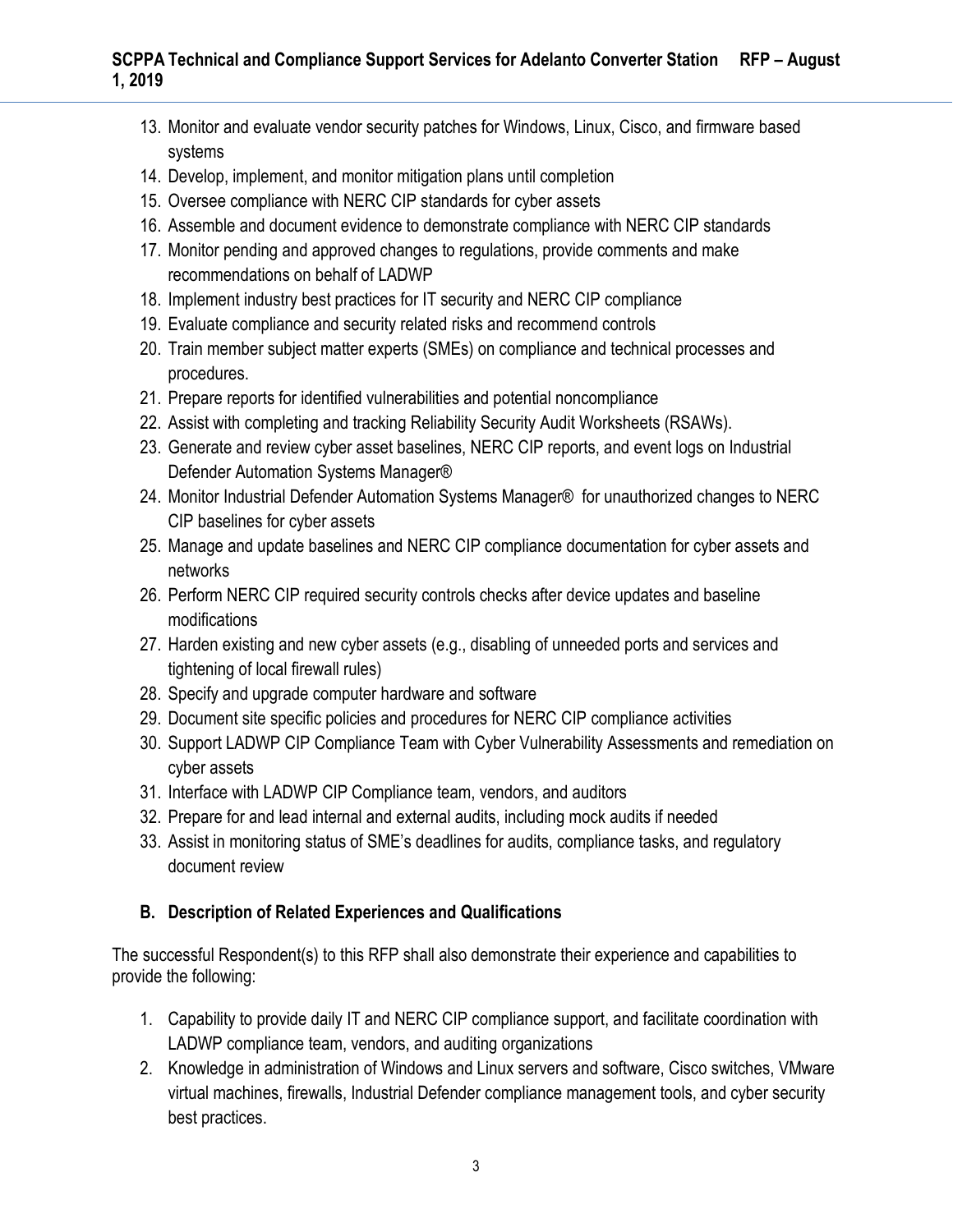- 3. Transfer skills and knowledge relevant to the above services to employees during the contract term (as necessary or requested) and the development of design, standards, reports, and procedural manuals.
- 4. Knowledge and experience in the field of NERC Compliance
- 5. Demonstrable reputation for excellence in the field of NERC Compliance by providing proof of experience and understanding of the utility critical infrastructure environment.

The successful Respondent(s) must adhere to North American Electric Reliability Corporation (NERC) and all other Regulatory Federal/State/Local regulations.

# **Timeline / Schedule\***

| SCPPA RFP for Technical and Compliance Support Services for Adelanto Converter Station<br><b>Selection Process</b> |                                               |
|--------------------------------------------------------------------------------------------------------------------|-----------------------------------------------|
| <b>Schedule and Milestones</b>                                                                                     | <b>Target Date(s)</b>                         |
| <b>Issue RFP</b>                                                                                                   | Thurs, Aug 01, 2019                           |
| <sup>1</sup> Q&A for RFP Begins (Bidders to SCPPA)                                                                 | Mon, Aug 05, 2019                             |
| Q&A for RFP Ends                                                                                                   | Fri, Aug 16, 2019                             |
| Issue Compiled Q&A "Summary" on SCPPA Website                                                                      | Fri, Aug 23, 2019                             |
| Deadline for bidders to submit RFP response to SCPPA                                                               | Thurs, Sept 05, 2019                          |
| <sup>2</sup> Q&A for Proposals Begins (SCPPA to Bidders)                                                           | Mon, Sept 09, 2019                            |
| Q&A for Proposals Ends - SCPPA Forwards Questions to Bidders                                                       | Tues, Sept 17, 2019                           |
| Bidders to provide response to Q&A                                                                                 | Fri, Sept 20, 2019                            |
| Evaluation Period (1 week)                                                                                         | Mon, Sept 23 through Mon, Sept. 30, 2019      |
| Selection of Award Bidder                                                                                          | Thurs, Oct 03, 2019                           |
| Notification Issue by SCPPA to all bidders                                                                         | Fri, Oct 04, 2019                             |
| Finalize Terms and Conditions between SCPPA and Awarded<br>Bidder                                                  | Mon, Oct 07, 2019 through Thurs, Oct 24, 2019 |
| <b>SCPPA Board Award</b>                                                                                           | Thurs, Nov 21, 2019                           |

**\***Timeline/Schedule is subject to change.

<sup>1</sup>Q&A for RFP Begins - serves as an opportunity for Bidders to ask SCPPA questions pertaining to the RFP. After Q&A for RFP ends, LADWP will answer the questions submitted by Bidders. SCPPA will compile all Q&A into one document and post on the SCPPA website.

<sup>2</sup>Q&A for Proposals Begins - serves as an opportunity for LADWP to ask questions and seek clarification regarding Bidders proposals.

# **V. Proposal Submission Required Elements**

**1. Transmittal Letter Content:**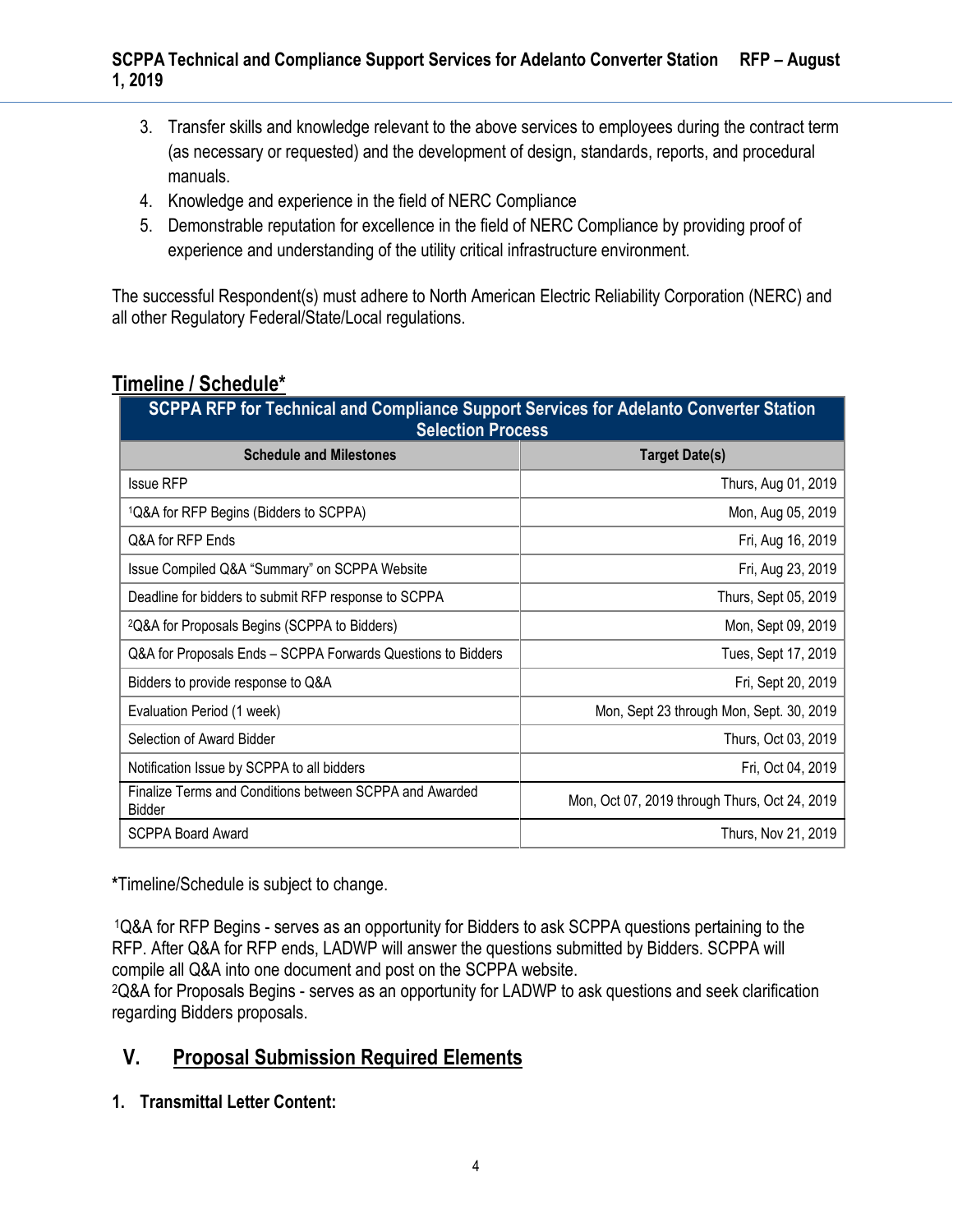- a. A brief statement of the Respondent's understanding of the work to be done and commitment to perform the work as scheduled, including:
	- i) statement of work specifications; and
	- ii) reference to any proposed contractual terms and conditions required by the Respondent; and
	- iii) a summary of exceptions taken to the RFP requirements; and
	- iv) any and all expectations from SCPPA including, but not limited to: requirements definitions, strategy refinement, and staffing requirements to support the proposed project or program implementation.
- b. An officer authorized to bind must sign the proposal on behalf of the Respondent and must include the following declarations on the transmittal letter:

"This proposal is genuine, and not sham or collusive, nor made in the interest or in behalf of any person not herein named; the Respondent has not directly or indirectly induced or solicited any other Respondent to put in a sham bid, or any other person, firm or corporation to refrain from submitting a proposal; and the Respondent has not in any manner sought by collusion to secure for themselves an advantage over any other Respondent."

- **2. Respondent Information**: Provide legal name of Company or Individual, physical street address, the name(s) and title(s) of the individual(s) authorized to represent the Respondent, including telephone number(s) and email address(es).
- **3. Proposal:** Proposals must include a description of the proposed project or program, how it meets (or does not meet) each of the objectives of this RFP, and a detailed description addressing all of the Areas of Interest. Respondents may also include additional services, products, tasks, task elements and/or functions that may not be part of or included in the RFP, but are deemed by the Respondent to be pertinent and potentially valuable to SCPPA or its Members. SCPPA will have full discretionary authority to consider, accept and/or reject without cause such supplemental information that is not directly requested, included in or made part of the RFP.
- **4. Fees:** Pricing in all Proposals should be made based on good faith estimates of the requirements defined in this RFP. Please include all necessary details of specific examples or estimates of the fees, labor rates and service charges. Describe how the fees, rates or charges will be determined. Respondents shall also be prepared to provide a breakdown of the applicable overheads and fringe benefit costs that are part of any labor rates and other direct costs associated with the services to be performed.
- **5. Experience:** Respondent shall clearly identify project participants and management team, including:
	- a. Describe your firm's experience as may be applicable to this RFP, your organizational structure, management qualifications, and other contract related qualifications, including number of years firm has been in business.
	- b. Specify key employees and describe their qualifications, experience and duties related to this RFP, including the office location(s) where work will be performed, in addition to the physical street address referenced above.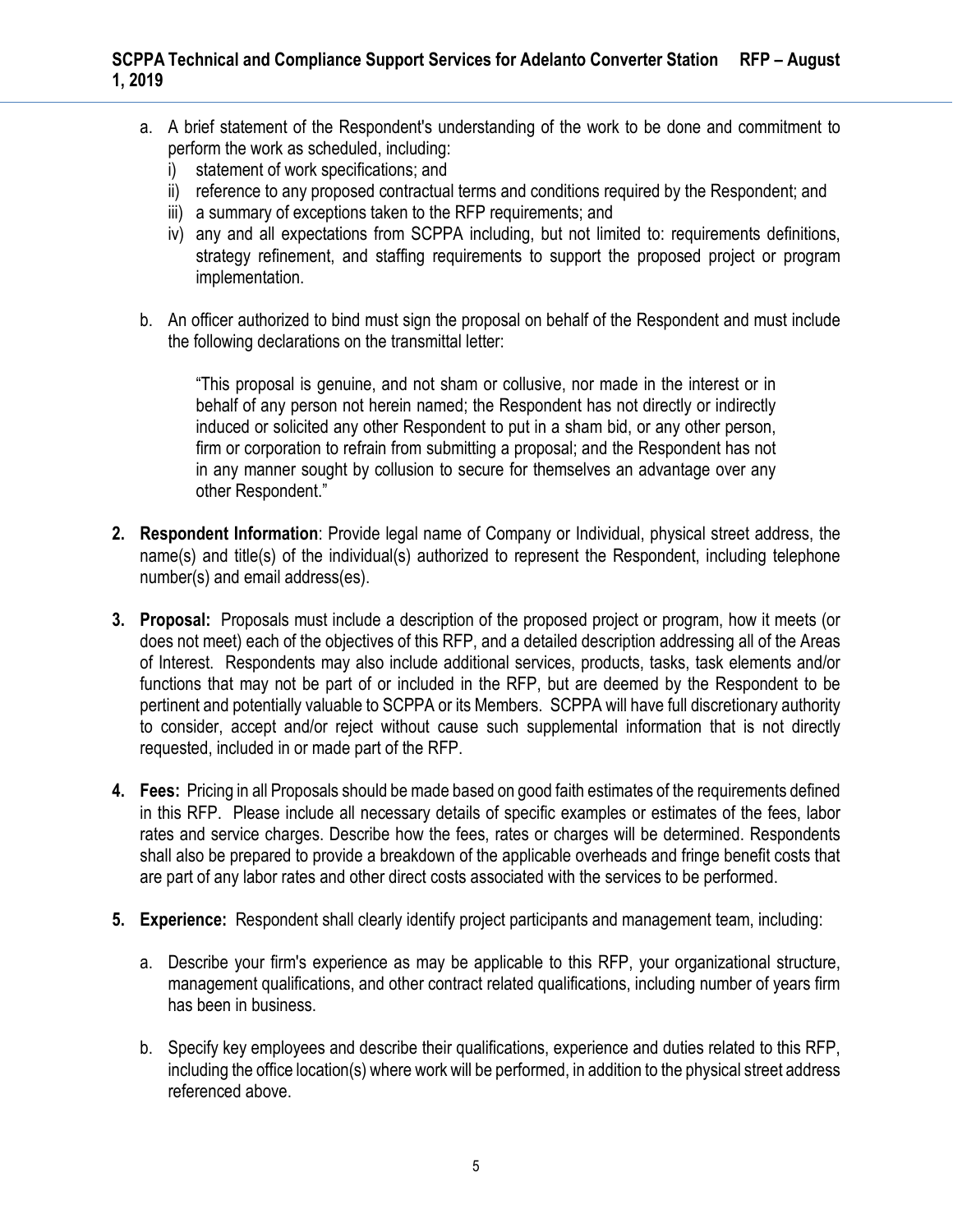- c. Provide a commitment statement for the retention and use of key employees as proposed, their availability to initiate and sustain the proposal, as well as planned supplemental employees if key personnel are not available to assure project delivery.
- d. State whether Respondent will use subcontractors to perform services pursuant to the contract. Should the use of subcontractors be offered, the Respondent shall provide the same assurances of competence for the subcontractor, plus the demonstrated ability to manage and supervise the subcontracted work. Subcontractors shall not be allowed to further subcontract with others for work. The provisions of any contract resulting from this RFP shall apply to all subcontractors in the same manner as to the Respondent.
- e. Respondent shall indicate any and all pending litigation that could affect the viability of Respondent's proposal, continuance of existing contracts, operation or financial stability.

#### **6. References:**

- a. Describe whether the Respondent has, within the last five (5) years, rendered any service to SCPPA or to any of SCPPA's Members, either as a contractor or subcontractor, either under the current Respondent's name or any other name or organization. If so, please provide details (status as prime or subcontractor, brief description of the contract, contract start and end date, the contract administrator name, and total actual contract expenditures).
- b. If the Respondent has not rendered any service within the last five (5) years to SCPPA or to any of SCPPA's Members, then please provide references over that period with the details described above including the counterparty for which services were provided.
- c. Identify existing related or relevant projects or programs which Respondent developed and/or operates that would demonstrate Respondent's capabilities in this area.
- d. Describe relevant program development and implementation experience, approach, and provide a list of references for similar projects completed.

## **VI. Proposal Submission Delivery Requirements**

There will not be an initial Respondent's conference associated with this RFP. Clarification questions may be addressed to nsolano@scppa.org.

Four (4) hard copies of your response, including a transmittal letter of authentic offer with wet-ink authority signature, and any supporting documentation should be delivered no later than 4:00 pm PDT on September 5, 2019 to:

> Southern California Public Power Authority Technical and Compliance Support Services for Adelanto Converter **Station** Attention: Nicole Solano 1160 Nicole Court Glendora, California 91740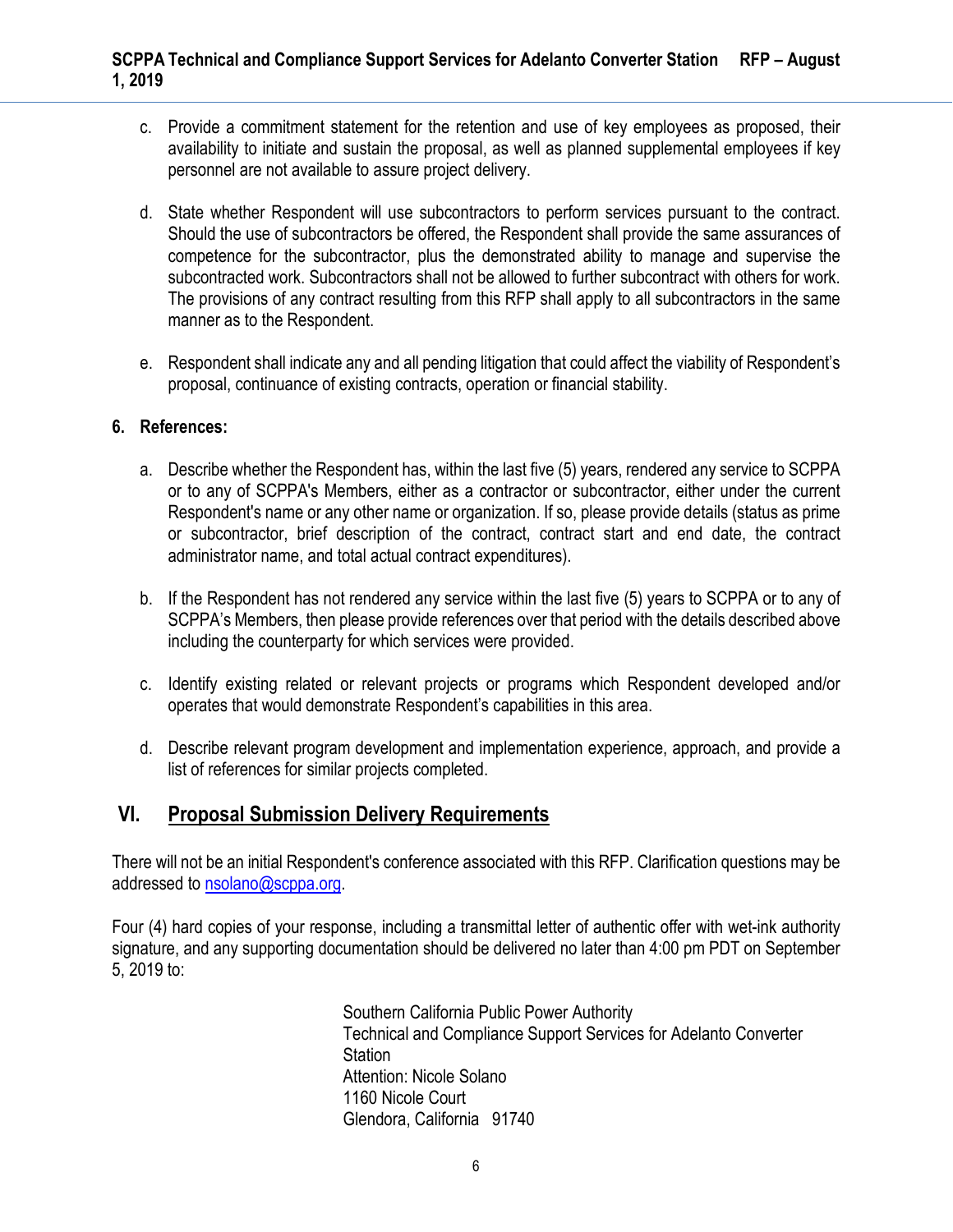Four (4) electronic copies of your proposal should also be delivered to the address above, on USB flash drives, and also e-mailed to [ Kenneth.Pritchett@ladwp.com; Sam.Mannan@ladwp.com; Eric.Escamilla@ladwp.com] no later than the time and date referenced above.

No contact should be made with the Board of Directors, committees or working group representatives, or SCPPA Members concerning this RFP.

All information received by SCPPA in response to this RFP is subject to the California Public Records Act and may be subject to the California Brown Act and all submissions may be subject to review in the event of an audit.

## **VII. Terms and Conditions**

- 1. SCPPA reserves the right to cancel this RFP at any time, reject any and all proposals and to waive irregularities.
- 2. SCPPA shall determine at its sole discretion the value of any and/or all proposals including price and non-price attributes.
- 3. Proposals may be sub-divided or combined with other proposals, at SCPPA's sole discretion.
- 4. SCPPA shall perform an initial screening evaluation to identify and eliminate any proposals that are, for example, not responsive to the RFP, do not meet the minimum requirements set forth in the RFP, are not economically competitive with other proposals, or are submitted by Respondents that lack appropriate creditworthiness, sufficient financial resources, or qualifications to provide dependable and reliable services for this RFP.
- 5. SCPPA reserves the right to submit follow up questions or inquiries to request clarification of information submitted and to request additional information from any one or more of the Respondents.
- 6. SCPPA reserves the right, without qualification and in its sole discretion, to accept or reject any or all proposals for any reason without explanation to the Respondent, or to make any award to that Respondent, who, in the opinion of SCPPA, will provide the most value to SCPPA and its Members.
- 7. SCPPA may decline to enter into any potential engagement agreement or contract with any Respondent, terminate negotiations with any Respondent, or to abandon the request for proposal process in its entirety.
- 8. SCPPA reserves the right to make an award, at its sole discretion, irrespective of price or technical ability, if SCPPA determines that to do so would result in the greatest value to SCPPA and its Members.
- 9. Those Respondents who submit proposals agree to do so without legal recourse against SCPPA, its Members, their directors, officers, employees and agents for rejection of their proposal(s) or for failure to execute or act on their proposal for any reason.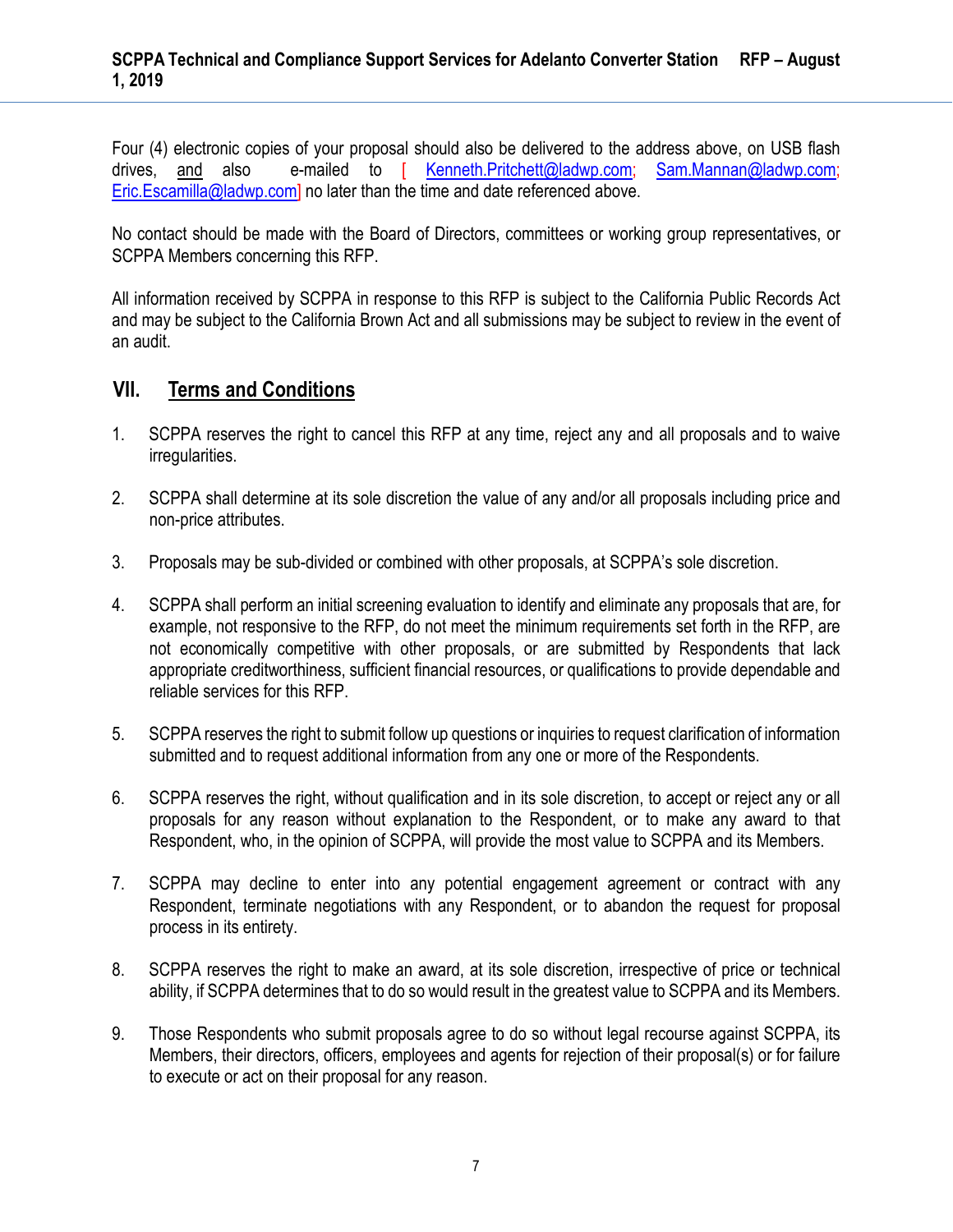- 10. SCPPA shall not be liable to any Respondent or party in law or equity for any reason whatsoever for any acts or omissions arising out of or in connection with this RFP.
- 11. SCPPA shall not be liable for any costs incurred by any Respondents in preparing any information for submission in connection with this RFP process or any and all costs resulting from responding to this RFP. Any and all such costs whatsoever shall remain the sole responsibility of the Respondent.
- 12. SCPPA may require certain performance assurances from Respondents prior to entering into negotiations for work that may result from this RFP. Such assurances may potentially include a requirement that Respondents provide some form of performance security.
- 13. Prior to contract award, the successful Respondent shall supply a detailed breakdown of the applicable overheads and fringe benefit costs that are part of the labor rates and other direct costs associated with the services to be performed.
- 14. SCPPA Members, either collectively or individually may contact Respondents to discuss or enter into negotiations regarding a proposal. SCPPA is not responsible or liable for individual Members interactions with the Respondent which are not entirely conducted through SCPPA or at SCPPA's option or election to engage the Respondent as defined within the RFP.
- 15. Submission of a Proposal constitutes acknowledgement that the Respondent has read and agrees to be bound by the terms and specifications of this RFP and any addenda subsequently issued by SCPPA.
- 16. Information in this RFP is accurate to the best of SCPPA's and its Members' knowledge but is not guaranteed to be correct. Respondents are expected to complete all of their due diligence activities prior to entering into any final contract negotiations with SCPPA.
- 17. SCPPA reserves the right to reject any Proposal for any reason without cause. SCPPA reserves the right to enter into relationships with more than one Respondent, can choose not to proceed with any Respondent with respect to one or more categories of services, and can choose to suspend this RFP or to issue a new RFP that would supersede and replace this RFP.

## **VIII. Additional Requirements for Proposal**

- **1. Consideration of Responses:** Submitted proposals should be prepared simply and economically, without the inclusion of unnecessary promotional materials. Proposals should be submitted on recycled paper that has a minimum of thirty percent (30%) post-consumer recycled content and duplex copied (double-sided pages) where possible.
- **2. Insurance, Licensing, or other Certification:** If selected, the Respondent will be required to maintain sufficient insurance, licenses, or other required certifications for the type of work being performed. SCPPA or its Members may require specific insurance coverage to be established and maintained during the course of work and as a condition of award or continuation of contract.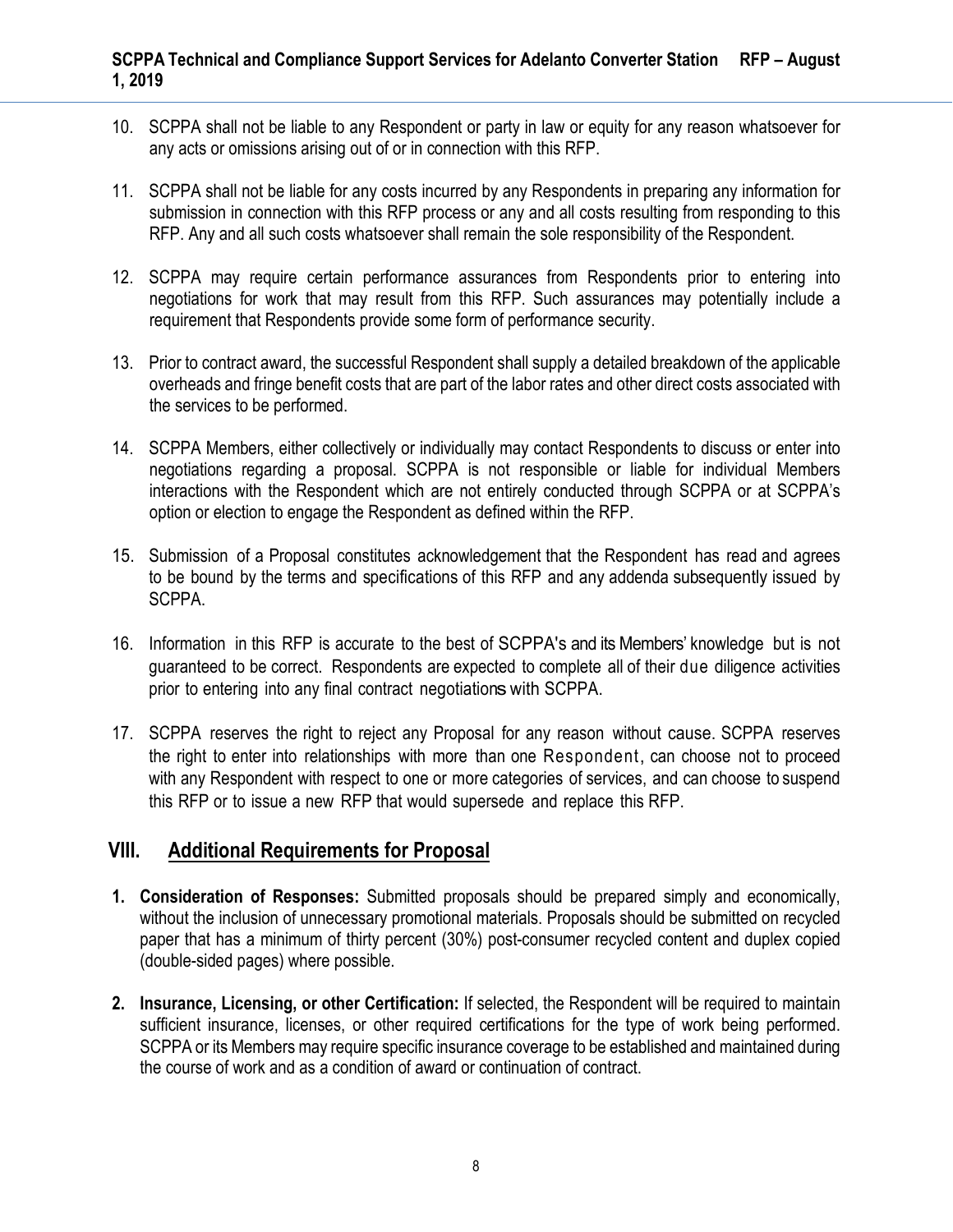- **3. Non-Discrimination/Equal Employment Practices/Affirmative Action Plan:** If selected, the Respondent and each of its known subcontractors may be required to complete and file an acceptable Affirmative Action Plan. The Affirmative Action Plan may be set forth in the form required as a business practice by the Department of Water and Power of the City of Los Angeles which is SCPPA's largest Member.
- **4. Living Wage Ordinance:** If selected, the Respondent may be required to comply with the applicable provisions of the City of Los Angles Living Wage Ordinance and the City of Los Angeles Service Contract Workers Retention Ordinance. The Living Wage Ordinance provisions are found in Section 10.36 of the Los Angeles City Administrative Code; and the Service Contract Workers Retention Ordinance are found in Section 10.37 of the Los Angeles Administrative Code (SCWRO/LW0).
- **5. Prevailing Wage Rates:** If selected, the Respondent will be required to conform to prevailing wage rates applicable to the location(s) where any work is being performed. Workers shall be paid not less than prevailing wages pursuant to determinations of the Director of Industrial Relations as applicable in accordance with the California Labor Code. To access the most current information on effective determination rates, Respondent shall contact:

Department of Industrial Relations Division of Labor Statistics and Research PO Box 420603, San Francisco, CA 94142-0603 Division Office Telephone: (415) 703-4780 Prevailing Wage Unit Telephone: (415) 703-4774 Web: http://www.dir.ca.gov/dlsr/DPreWageDetermination.htm

- **6. Child Support Policy:** If selected, Respondent may be required to comply with the City of Los Angeles Ordinance No. 172401, which requires all contractors and subcontractors performing work to comply with all reporting requirements and wage earning assignments and wage earning assignments relative to court ordered child support.
- **7. Supplier Diversity:** Respondents shall take reasonable steps to ensure that all available business enterprises, including Small Business Enterprises (SBEs), Disadvantaged Business Enterprises (DBEs), Women-Owned Business Enterprises (WBEs), Minority-Owned Business Enterprises (MBEs), Disabled Veteran Business Enterprises (DVBEs), and other Business Enterprises (OBEs), have an equal opportunity to compete for and participate in the work being requested by this RFP. Efforts to obtain participation of these business enterprises may reasonably be expected to produce a twenty-five percent (25%) participation goal for SBEs. For the purpose of this RFP, SCPPA's Supplier Diversity program is modeled after that of the Los Angeles Department of Water and Power. Further information concerning the Supplier Diversity Program may be obtained from the Supply Chain Services Division of the Los Angeles Department of Water and Power.
- **8. SCPPA-Furnished Property:** SCPPA or a Member's utility drawings, specifications, and other media furnished for the Respondent's use shall not be furnished to others without written authorization from SCPPA or the applicable Member(s).
- **9. Contractor-Furnished Property**: Upon completion of all work under any agreement developed as a result of this RFP, ownership and title to reports, documents, drawings, specifications, estimates, and